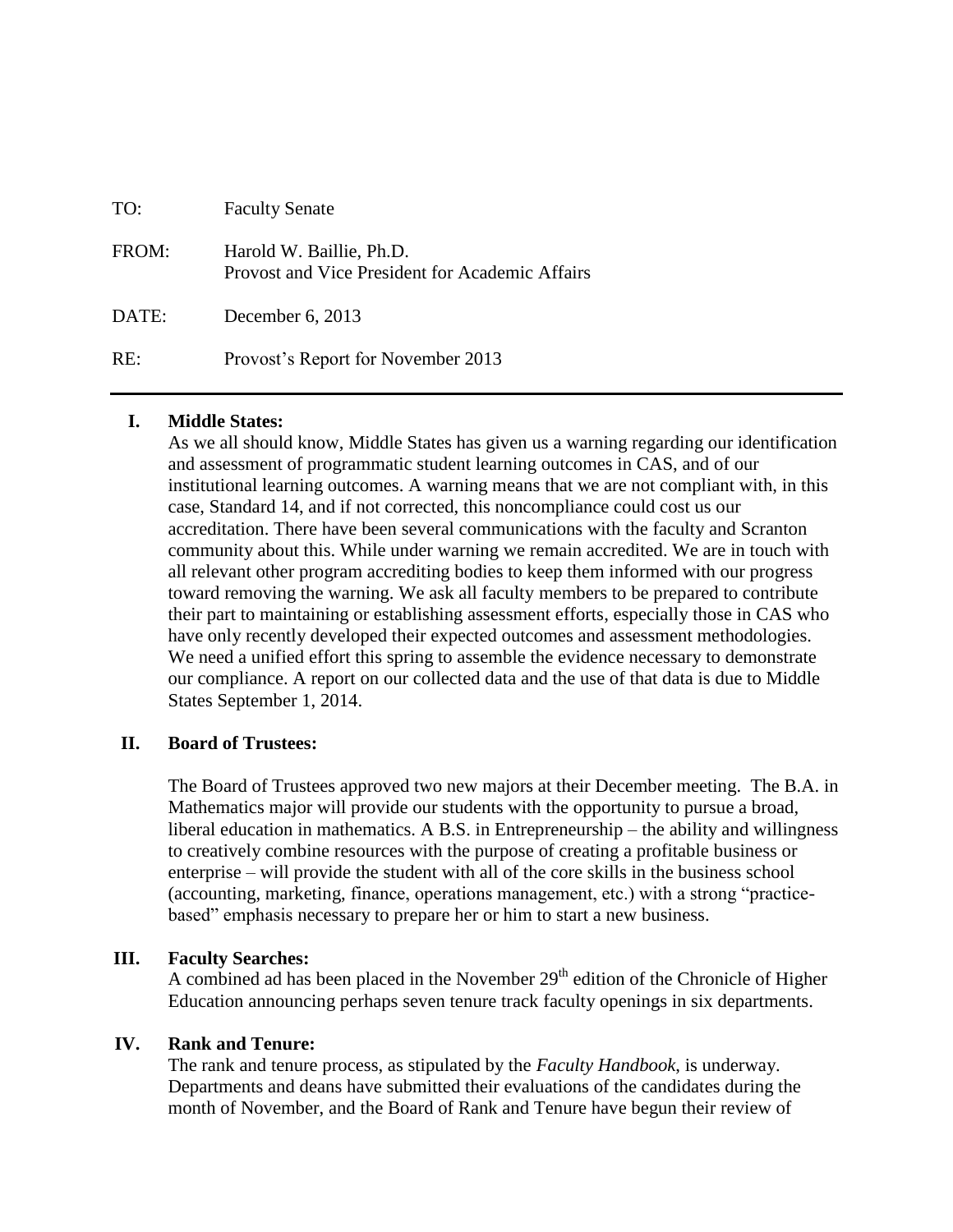candidate's files on December  $10<sup>th</sup>$ . The formal meetings of the Board are scheduled for January 10, 11, 17, and 18, 2014. We have 25 candidates this year.

# **V. Sabbatical Applications:**

The Provost has approved the following sabbaticals:

| <b>FALL 2014</b>                                   | <b>SPRING 2015</b>        |
|----------------------------------------------------|---------------------------|
| *Harrington, Patricia 70%                          | *Harrington, Patricia 70% |
| Olsen, Cyrus                                       | Burnham, Bryan            |
| Plotka, Krzysztof                                  | DeMarzio, Darryl          |
| Schaffer, Carl                                     | Hussain, Riaz             |
| *Voltzow, Janice 70%                               | Lefler, Nathan            |
| Yarmey, Kristen (Intersession 2015 & Summer<br>15) | Plumer, Eric              |
|                                                    | *Voltzow, Janice          |

Also, there are currently two approved junior faculty research sabbaticals: Verna Eschenfelter from Exercise Science, and Brad Gregory in Theology.

# **VI. Faculty Development:**

The Faculty Development Committee reviewed ten applications from faculty for Intersession grants and awarded five grants to the following faculty members:

| Dr. Jeremy Brees            | <b>Understanding How People Perceive Accountability</b>                                           |
|-----------------------------|---------------------------------------------------------------------------------------------------|
| Dr. Maureen Carroll         | <i>Finite Geometries</i>                                                                          |
| Dr. Arthur Catino           | Synthesis of Hexaphenylethane                                                                     |
| Dr. Zachary Huard           | <b>Cluster Computing</b>                                                                          |
| Dr. Michael Jenkins         | Collective Bargaining Units and Innovation of Policing                                            |
| Dr. Erica Lasek-Nesselquist | Examining Kelptoplastidic Relationships to Understand the<br>Evolution of Endosymbiosis           |
| Dr. Krzysztof Plotka        | Lineability of N-to-One Function Within the Classes of<br>Hamel and Sierpinski-Zygmund Functions. |
| Dr. Edward Scahill          | Is the Fed Printing Money?                                                                        |

**VII. Faculty Handbook:**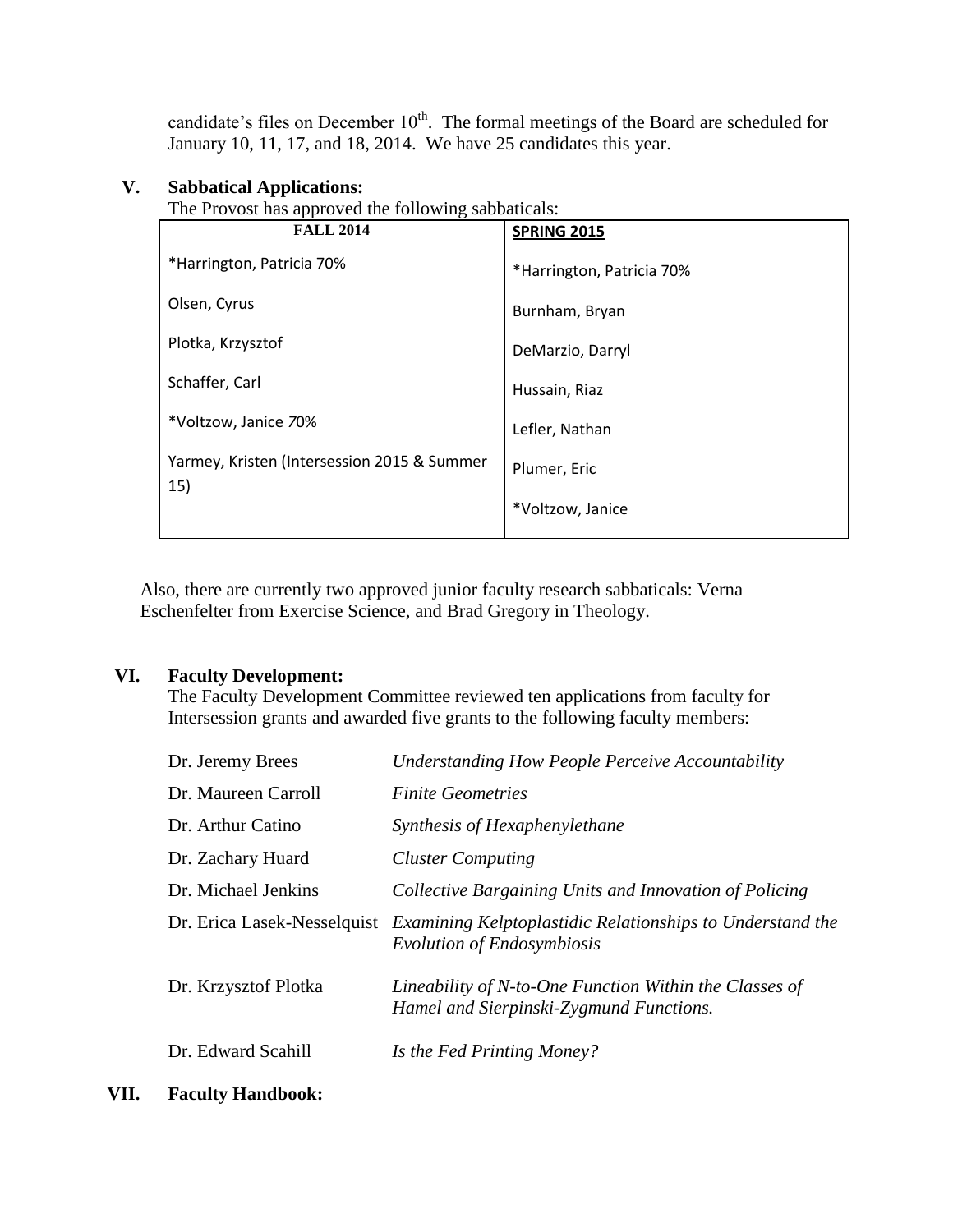The Faculty Handbook Committee, the FPC, and the faculty have agreed on wording for the *Faculty Handbook* regarding Personal Appeals to the President (25.1), General Responsibilities of Full-Time Faculty Members (5.4), Released Time Notification to Department Chairs (5.6), Visiting Professors (5.1, 7.0) and Reduction in Normal Teaching Load (5.6). **(cf. Attachment 1)**

# **VIII. Curriculum:**

| <b>Course Changes:</b>                                              | <b>Date Posted</b> |
|---------------------------------------------------------------------|--------------------|
| ENTR 480: The entrepreneurial Capstone Internship or Project        | 3/21/13            |
| ERDG 516: Literacy and Learning Across the Disciplines              | 8/12/13            |
| ERDG 506: Language Essential for Teachers                           | 8/12/13            |
| THTR 313: Set Design                                                | 10/28/13           |
| WRTG 315: Play Writing II                                           | 10/28/13           |
| WRTG 215: Play Writing I                                            | 10/28/13           |
| <b>New Courses:</b>                                                 |                    |
| <b>ENTR 375: Family Business Management</b>                         | 11/5/13            |
| ENTR 374: Entrepreneurial Resource Acquisition & Management 11/5/13 |                    |
| <b>THTR/WRTG 225: Solo Performance</b>                              | 9/25/13            |
| <b>MATH 371: Applied Combinatorics</b>                              | 9/26/13            |
| <b>New Program:</b>                                                 |                    |
| Graduate Certificate in Supply Chain Management                     | 10/4/13            |
| <b>Program Changes:</b>                                             |                    |
| International Studies add PS 334                                    | 10/29/13           |
| <b>THTR Major</b>                                                   | 10/28/13           |
| <b>Asian Studies Concentration Revision</b>                         | 10/9/13            |
| PHIL 225: Asian Philosophy                                          | 9/18/13            |

# **IX. Fulbright Fellowships:**

*The Chronicle of Higher Education* recognized Scranton as one of the nation's "Top Producers of U.S. Fulbright Students," marking the ninth consecutive year of national recognition. Scranton is one of just seven Jesuit universities to be included on this year's listing. Once again (!) Susan Trussler and her team have hit it out of the park on behalf of our students. Congratulation and thanks.

# **X. Medical School Acceptances:**

For fall 2014 matriculation, currently 10 students have received a total of 11 acceptances to 11 different medical schools and 1 student has been accepted to podiatry school.

# **XI. Academic Affairs Updates:**

**College of Arts and Sciences:**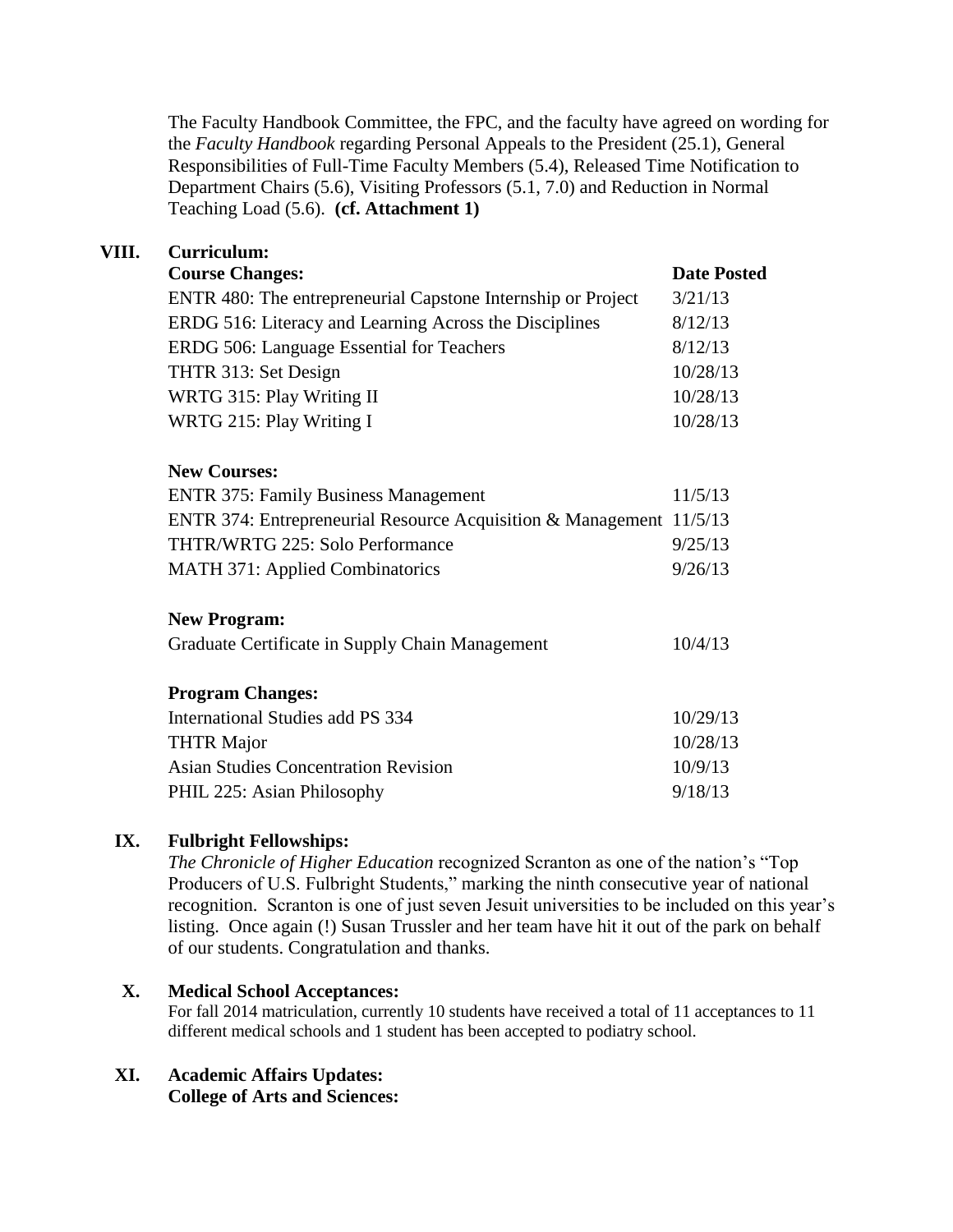- The College of Arts and Sciences has received a grant from the Council of Independent Colleges' Network for Vocation in Undergraduate Education. The grant will allow us to work with faculty teaching our new first-seminars on incorporating a theological understanding of vocation in their courses.
- This fall's Ignatian Values in Action Lecture, delivered by Kevin Ryan, of Covenant House International, and Tina Kelly, a former reporter who won a Pulitzer Prize, drew an audience of approximately 2,400. We have scheduled a continuing series of events related to the lecture, including a day of service at Covenant House in New York and a program sponsored by the Office of Multicultural Affairs and some of our Jesuits on Tuesday nights.
- The American Catholic Historical Association has selected Roy Domenico as its Distinguished Achievement Award for Teaching for 2014. This award is bestowed annually to a college or university professor who has demonstrated a high commitment to teaching beyond the expected requirements of their position and through their influence and skill have promoted Catholic studies from one generation of scholars to another.

#### **Kania School of Management:**

• The Princeton Review has named The University of Scranton's Kania School of Management to its international list of the "Best 295 Business Schools" for the ninth consecutive year. Published Oct. 9, the 14th edition of the guidebook profiles elite schools the Princeton Review holds in "high regard for their academic programs."

#### **Panuska College of Professional Studies:**

- Nurse Anesthesia received a 100 percent pass rate for licensure for the class of 2013.
- The Doctor of Physical Therapy's most recent 89% first time passing rate is up from last year. The students who did not pass on the first chance (taken in June) have recently retaken the licensing exam and results should be in soon.
- Upcoming Spring visits from ACOTE (Accreditation Council for Occupational Therapy Education) and CACREP ( Council for Accreditation of Counseling and Related Educational Programs)
- Master in Health Administration was reaccredited for 7 years at the Nov. 12, 2013 CAHME (Commission on Accreditation Healthcare Management Education) meeting.
- Assessment: On November 6, 2013, all PCPS program directors (undergraduate and graduate) submitted their program evaluation plan to the Dean. For example, all CC/CMHC syllabi now tie course objectives to specific assessments and course activities. In addition, PCPS programs actively assess student learning outcomes across specific course programs and accreditation standards.
- There are 255 students registered as Occupational Therapy Majors in the BS/MS programs.
- Occupational Therapy Licensure and Certification Results: Beginning in calendar year 2013, graduate performance on NBCOT certification exam will be accessed directly through NBCOT website. Individual institutions will no longer be required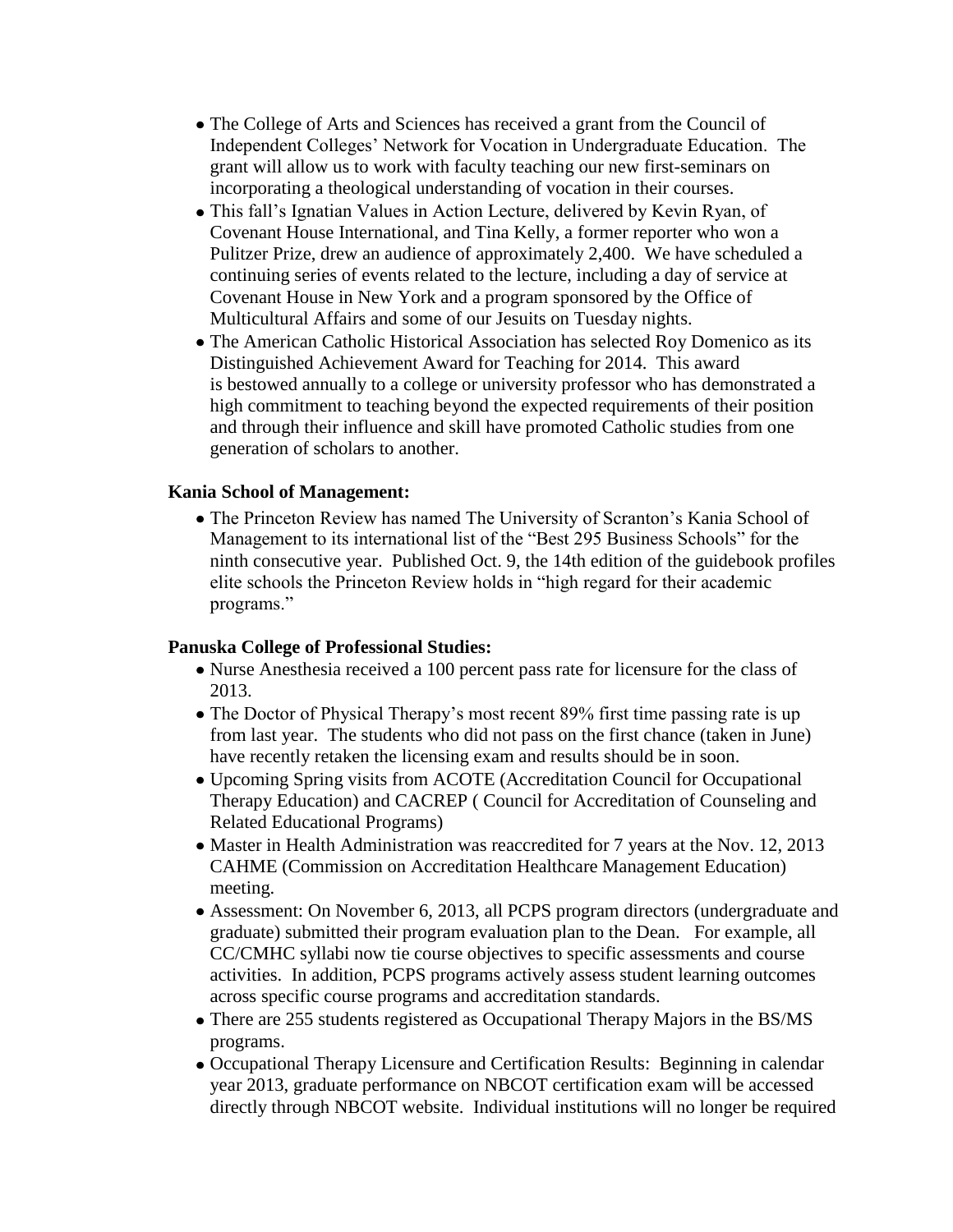to post certification exam results. Instead, a direct link to NBCOT will be embedded in the institution's website. Beginning with new ACOTE standards, in 2013 certification exam results will reflect the number of graduates who have successfully completed the examination within one year of graduation irrespective of the number of attempts. This standard replaces the previous requirement which reflected the first time passing results of the students. The majority of students graduate from the University in August. We anticipate that those students' pass rates will be reflected in the 6 month reporting period from NBCOT in December 2013.

- There are 306 undergraduate nursing students. The nursing department has an integrated program to prepare students for their licensure exam. The pass rate this academic year was 87%. The national pass rate was 84% and the level of difficulty for the NCLEX RN exam increased in April 2013. The students that did not pass NCLEX on the first try were not students expected to fail and their failures were a result of nonacademic reasons. The department is continuing to evaluate and develop recommendations to address this.
- The Rev. Bernard R. McIlhenny Ballroom was filled to capacity with student, faculty and conference attendees for the performance of Handicap This! Authors Tim Wambach and Mike Benson of "How We Roll" described their relationship. Benson was born with cerebral palsy.
- Dr. Scott Breloff presented a paper at the American Society of Biomechanics in Omaha, Nebraska. *Spine Motion During Activities of Daily Living in Young Adults* (September, 2013).
- Drs. Amy Banner and Paul Datti co-chaired the State Conference of the Pennsylvania Counseling Association in State College, PA on November 8-10, 2013.

| <b>Online Program</b>  |                                                                 |                                                                        |                                                                 |                                                             |  |  |
|------------------------|-----------------------------------------------------------------|------------------------------------------------------------------------|-----------------------------------------------------------------|-------------------------------------------------------------|--|--|
|                        | <b>Student</b><br><b>Headcount</b><br><b>Fall 2013</b><br>A & B | <b>Student</b><br><b>Headcount</b><br><b>Fall 2013</b><br>$\mathbf{A}$ | <b>Student</b><br><b>Headcount</b><br><b>Fall 2012</b><br>A & B | <b>Student</b><br><b>Headcount</b><br><b>Fall 2012</b><br>A |  |  |
| <b>Business</b>        | 431                                                             | <b>370</b>                                                             | 462                                                             | 371                                                         |  |  |
| <b>ERP</b> Certificate | $\overline{4}$                                                  | $\overline{2}$                                                         | 4                                                               | $\overline{4}$                                              |  |  |
| <b>Education</b>       | 410                                                             | 318                                                                    | 551                                                             | 431                                                         |  |  |
| <b>Human Resources</b> | 156                                                             | 134                                                                    | 159                                                             | 142                                                         |  |  |
| Self-Improvement       | 5                                                               | $\overline{2}$                                                         | $\mathbf{0}$                                                    | 0                                                           |  |  |
| <b>Transfer-Credit</b> | 30                                                              | 19                                                                     | 28                                                              | 28                                                          |  |  |

#### **College of Graduate and Continuing Education:**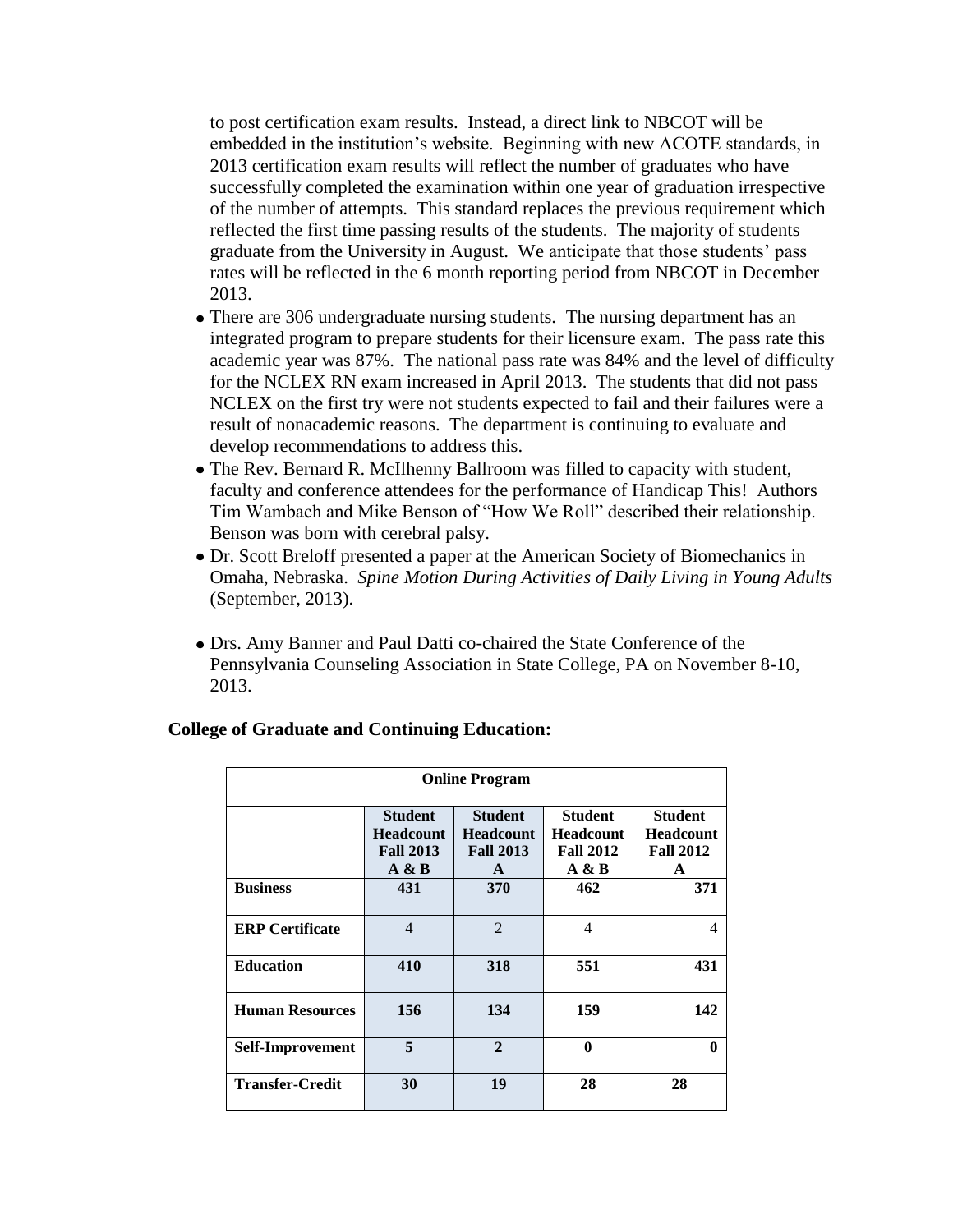On-line enrollment has leveled off, except for the continued weakness of the education programs. Our strategic budget talks include pricing, new programs, and

# **XII. Office of Research and Sponsored Programs:**

#### **Grant Writing Activity:**

For academic year 2013-14 (staring 1 June 2013) there have been 24 proposals submitted for extramural funding (as of 14 November 2013). Many of the submissions are developed through the collaboration of Institutional Advancement with the ORSP. Total requested funds is \$4.2 M.

# **Faculty Scholarly Achievements:**

The Office of Research and Sponsored Programs has published the 2012-2013 Faculty Scholarly Achievements. This publication lists all scholarly activity of faculty for an academic year. Here is a summary of this year's activity: Articles: 157, Books 11, Book Articles: 1, Book Chapters: 27, Book Reviews: 35, Editorships: 26, Fellowships: 6, Grants Awarded: 59, Peer Reviews: 118, Presentations: 323, Proceedings: 29. The complete document is on the ORSP website:

[http://matrix.scranton.edu/academics/provost/research/assets/FacultyScholarlyAch\\_2012](http://matrix.scranton.edu/academics/provost/research/assets/FacultyScholarlyAch_2012_Posted021513.pdf) [\\_Posted021513.pdf](http://matrix.scranton.edu/academics/provost/research/assets/FacultyScholarlyAch_2012_Posted021513.pdf)

# **Technology Transfer:**

The ORSP is managing a set of projects that are in various phases of patent application or transfer. These are listed below.

- *Apparatus for Demonstrating the Beneficial Effects of Elastic Arteries.* (T. Sweeney, Biology). Patent application is under review.
- *Cardiovascular System Model* (T. Sweeney, Biology). Patent application is under review.
- Behavioral Thermometer System (H. Hauser, CAS, M. Zalon, Nursing, R. Spalletta, Physics/EE). Provisional Patent application completed.
- Reflective Solar Tracker (J. Loven, Physics/EE, N. Truncale, Physics/EE). Provisional Patent application completed.
- Archimedes Javelin (R. Spalletta, Physics/EE, A. Berger, Physics/EE, et al). US Patents (5) received. Canadian Patent application under review. The device has been submitted to AMTV Research and Analytics Professional Services Firm for evaluation of commercialization pathways.

ORSP is also working the Scranton Chamber of Commerce to publicize the available research space in the IMBM. The work is supported by a grant from the NEPA Tech-Bridge program.

In October a new, internal technology transfer committee was established to support the review and recommendation process for intellectual property, patent pursuit and commercialization review. The committee is composed of: Mr. Steinmetz, Atty. Farrell, Dean Conniff, and Dr. Miller-Scandle, Director of ORSP, and Dr. Dreisbach.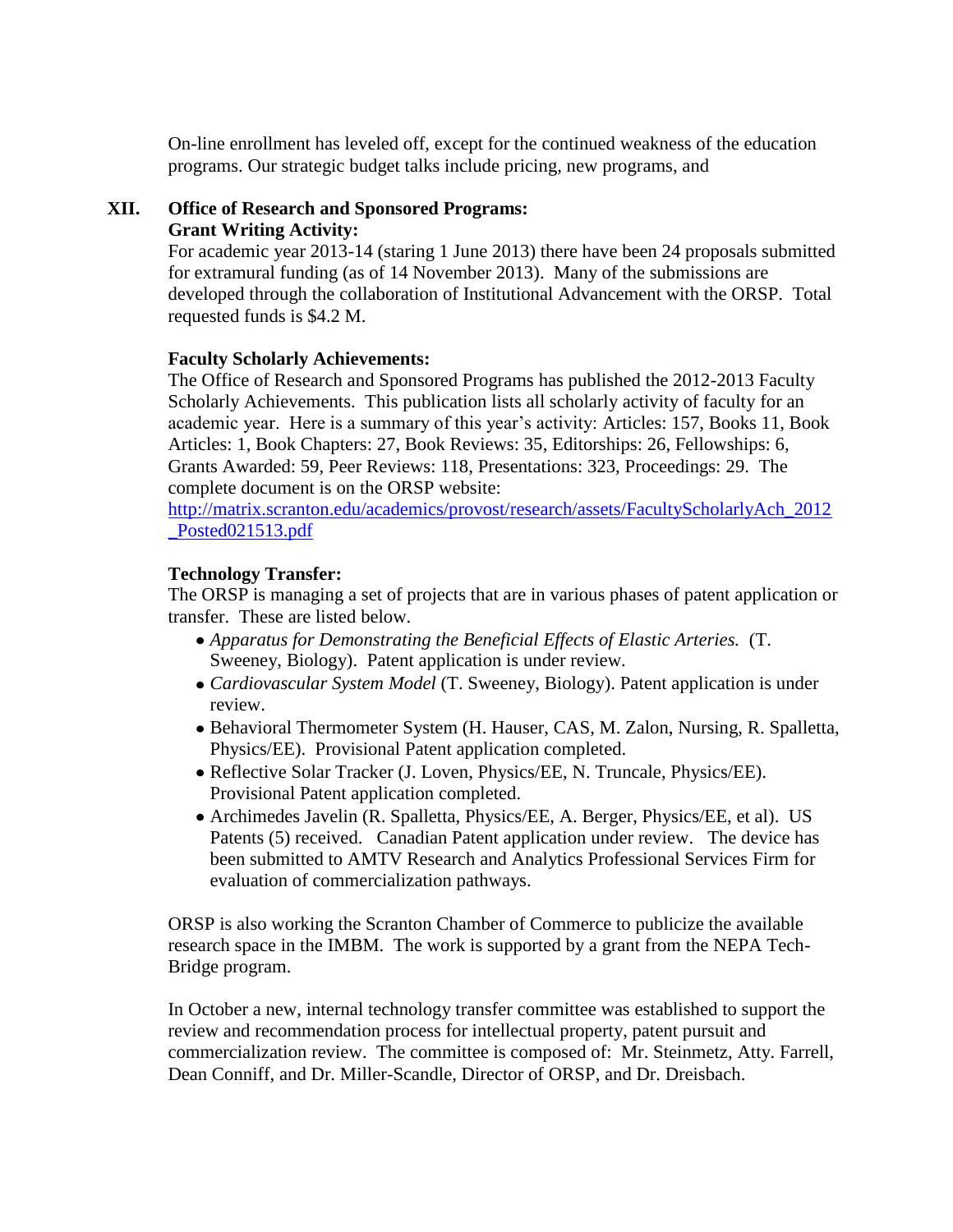#### **XIII. International Programs and Services: Study Abroad:**

Seventeen University of Scranton students are studying abroad for the fall 2013 semester, 55 have completed their applications for spring 2014 semester abroad and one student is studying abroad for the entire academic year. In addition, 63 students will be abroad in January 2014. The hosting countries include Australia, Denmark, France, Ireland, Italy, Japan, Korea, South Africa, Spain, Taiwan, and the United Kingdom.

During the January 2014 Intersession, 63 University students will be engaged in international study. This number includes students in four University Faculty-Led-Study Abroad (FLSA) courses. These FLSA courses are listed below.

| <b>Course Title</b>                  | <b>Instructor</b>                       | <b>International Site</b>  | <b>Enrollment</b> |
|--------------------------------------|-----------------------------------------|----------------------------|-------------------|
| Christianity in Africa               | Dr. C. Pinches, Theology/RS             | Uganda (various sites)     | 9                 |
| Health Issues in Africa              | Dr. P. Harrington, Nursing              | Uganda (various sites)     | 3                 |
| <b>Tropical Biology</b>              | Dr. J. Conway, Biology                  | Costa Rica (various sites) | 17                |
| Philosophy and<br>Language in Taiwan | Dr. A. Pang-White,<br>Philosophy        | Taipei, Taiwan             |                   |
| Contemporary Mexican                 | Dr. S. Meagher, Philosophy              | Puebla, Mexico             |                   |
| Culture and Language                 | Dr. Y. Silva, World Lang and<br>Culture |                            |                   |

# **Faculty-Led Study Abroad Courses Scheduled for January 2014**

# **International Student and Scholar Services:**

The international student population numbered 109 from 17 countries in fall 2013. Of these, 77 are degree-seeking students and 32 are exchange students.

# **XIV. Senior Fellow for International, Cultural, and Civic Projects:**

This fall has been our most successful semester to date. We now have six world affairs luncheon seminars per semester and attendance has risen considerably—from roughly 35 to 50 attendees to between 70 and 125. On November 14, Fr. Quinn launched the 125th anniversary lecture series with his own lecture under the auspices of the Schemel Forum. We will end the season with a roundtable discussion on terrorism, led by Julie Schumacher Cohen and me, with security expert Michael Greenberger, professor of law at the University of Maryland Law School as resource person, and a luncheon seminar by Scranton native Bill O'Neill on peace keeping around the world.

Looking ahead to October 18, 2014, we will be cosponsoring the Distinguished Author Award dinner event with Friends of the Weinberg Library. The award will be presented to the internationally renowned Colum McCann, winner of the National Book Award in 2010, whose most recent book, *TransAtlantic has* been widely reviewed.

# **XV. Performance Music:**

On Saturday, December 7th The University of Scranton Singers, Chamber Choir, and String Ensemble will present the 44th Annual Noel Night with guest harpist Andre Tarantiles and guest trumpeter Mark Gould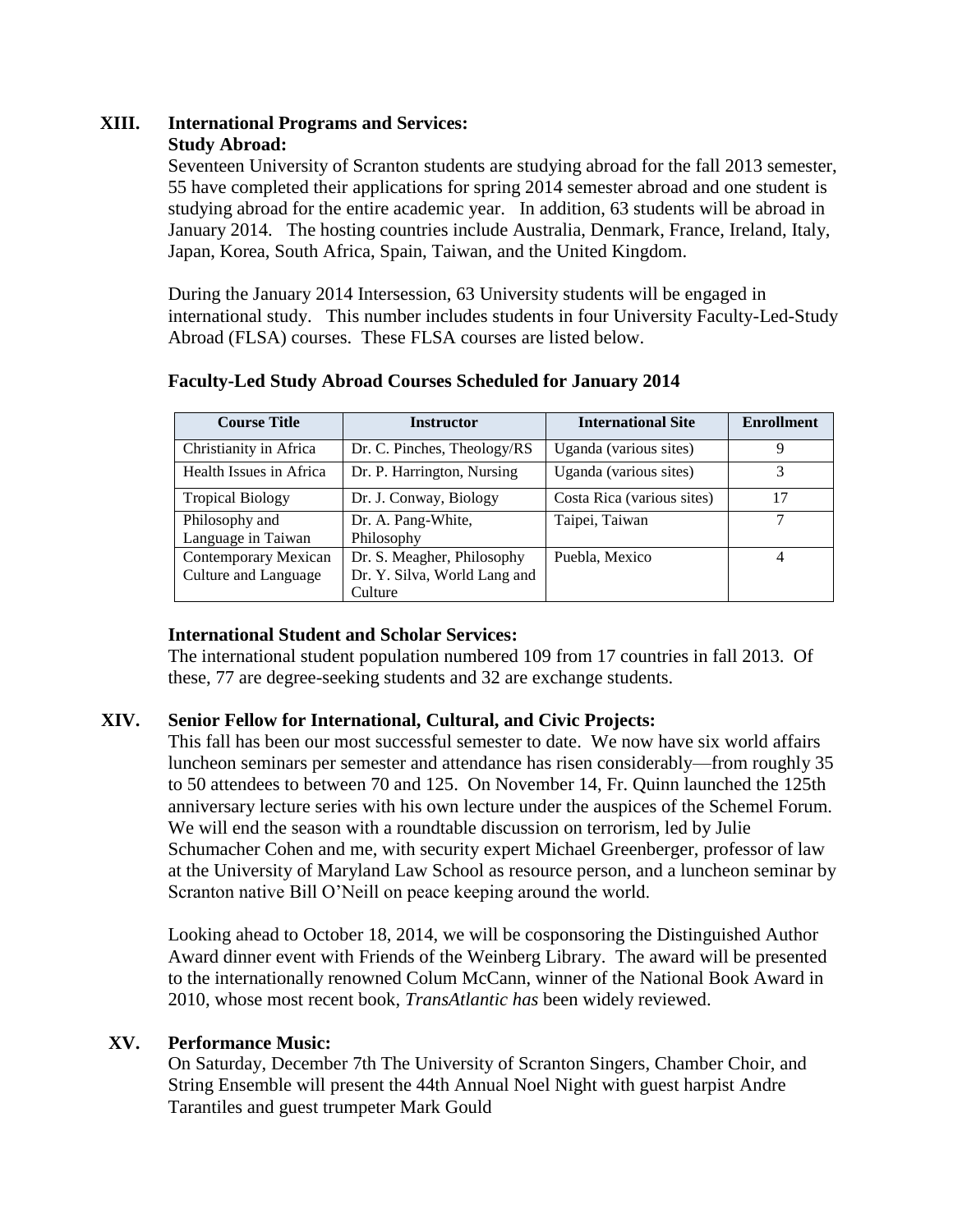On Sunday, December 15<sup>th</sup> The Scranton Brass Orchestra will present the Empty Stocking Fund Benefit Concert. (Admission: one new child's toy or piece of child's clothing or cash donation. All proceeds benefit local families in need.)

On Sunday, January 5<sup>th</sup> The Scranton Brass Orchestra will be In Concert with Cheryl Y. Boga and Mark Gould, conductors.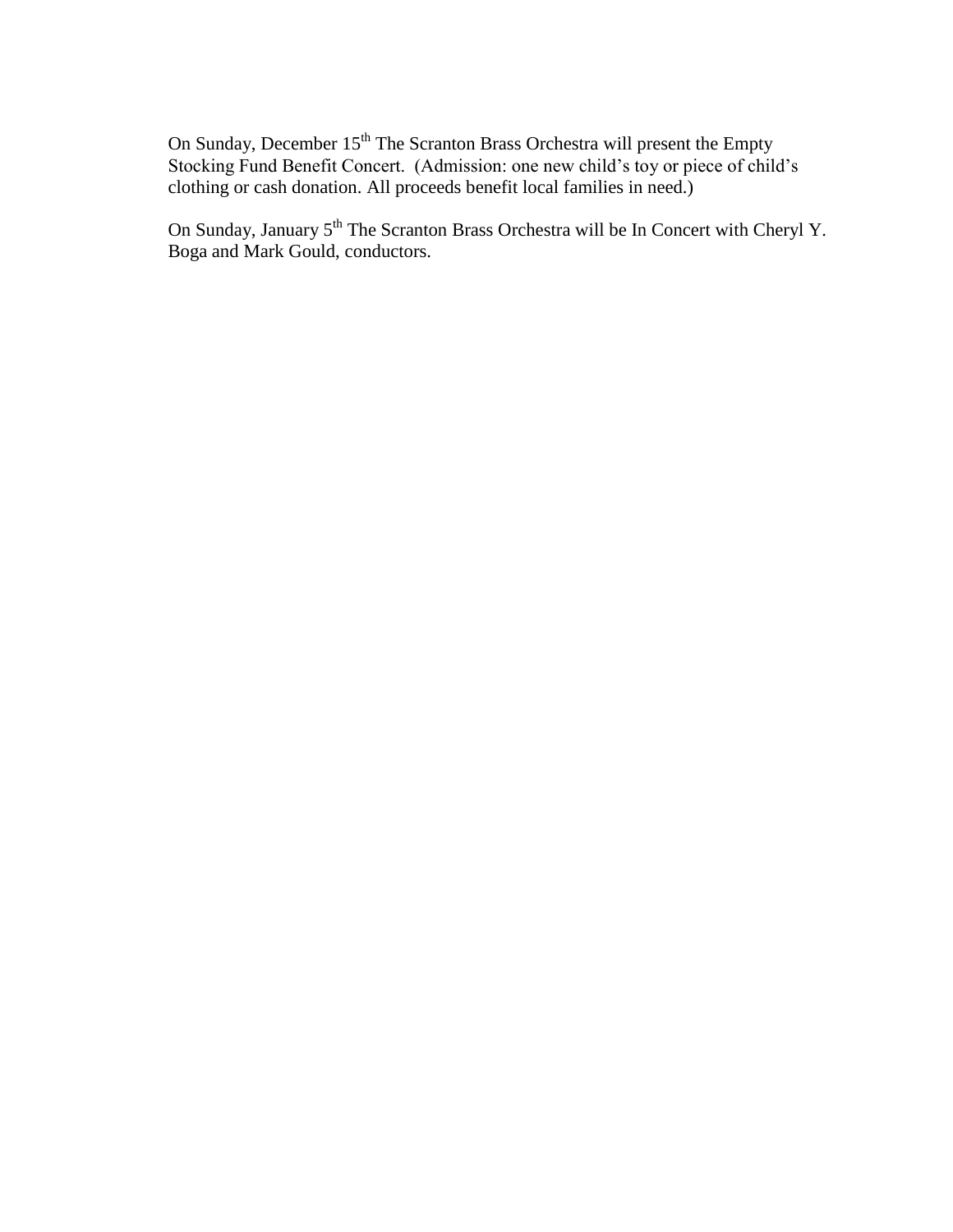#### **Attachment 1**

#### **Faculty Handbook Language**

#### **25.1 Personal Appeals**

#### *Current language:*

In terminal cases concerning tenure, the faculty member will have the right of a personal appeal to the President of the University.

#### *Proposed language (add the following):*

If the faculty member makes an appeal based on new evidence (Section 25.0), he or she must request a meeting to make a personal appeal to the President within fourteen (14) days of notification of the outcome of the appeal based on new evidence. If the faculty member chooses not to make an appeal based on new evidence, she or he must request a meeting to make a personal appeal to the President within forty-five (45) days after notification of the President's decision concerning tenure (Section 24.0).

**Section 5.1 Lecturers** *Current Language:* 5.1 Lecturers

#### *Proposed Language:*

Section 5.1 Lecturers **and Visiting Professors (Full-time, non-tenure-track appointments)**

#### **Add the following paragraphs at the end of Section 5.1:**

If a candidate for a full-time non-tenure-track appointment holds a terminal degree in his or her field, that candidate may be appointed, at the discretion of the Provost/VPAA, to the rank of Visiting Assistant Professor. A Visiting Assistant Professor's teaching responsibilities, eligibility for reappointment, maximum appointment, voting rights, and annual evaluation process will be identical to those of a lecturer. Time spent as a Visiting Assistant Professor will be counted as part of the probationary period for tenure if a person holding an appointment as a Visiting Professor is subsequently appointed to a tenure-track position.

An appointment as a Visiting Associate or Visiting Full Professor may ordinarily be made for no more than one year. Reappointment of such a senior Visiting Professor is possible but ordinarily on a one-time basis. If the visitor already holds rank at an academic institution, his or her rank will be that held at the home institution. If the visitor comes from a non-academic position, rank will be assigned by the Provost/VPAA after consultation with the appropriate Dean(s) and with the chairperson and a committee of the department involved. A senior Visiting Professor's teaching responsibilities and voting rights will be identical to those of a lecturer. Senior Visiting Professors will retain the option to participate in an annual evaluation process identical to that of lecturers. In the rare instance that a senior Visiting Professor is untenured,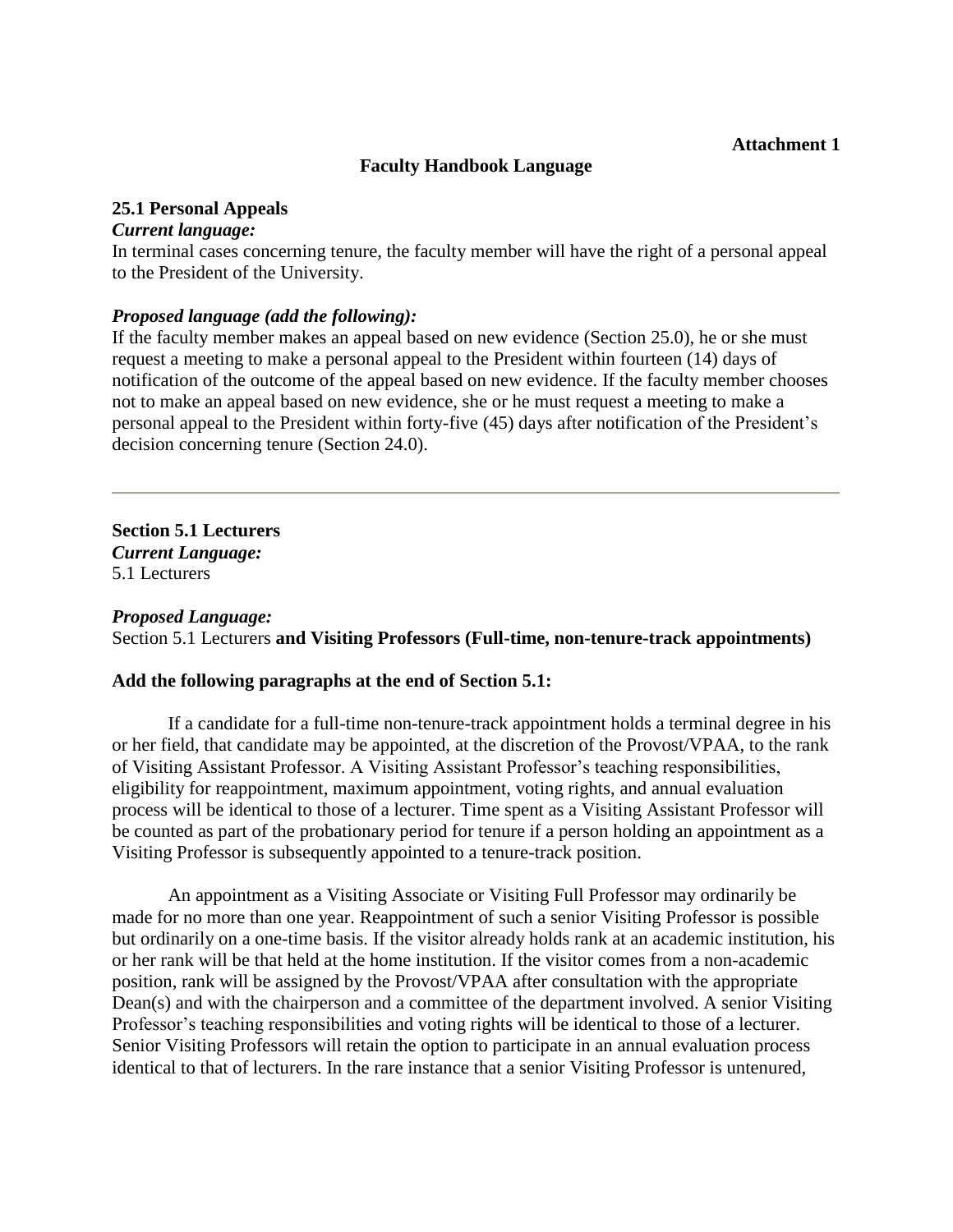time spent in that rank will be counted as part of the probationary period for tenure if that faculty member is subsequently appointed to a tenure-track position at the University of Scranton.

# **7.0 Special Ranks**  *Current language:*

Each subdivision in this category applies to persons who may teach at the University under specified conditions, but whose teaching time does not accrue to tenure. Such persons may, moreover, be invited to participate in a non-voting capacity in departmental meetings, unless the meeting concerns personnel decisions, reappointment, or rank and tenure review of full-time faculty.

- A. Visiting Professor. A visiting appointment is made ordinarily for no more than one year. The visitor's rank will be either that held at the home institution or, if the person comes from a non-academic position, rank will be assigned by the Provost/VPAA after consultation with the appropriate Dean(s) and with the chairperson and a committee of the department involved. **(DELETE)**
- B. Adjunct Professor. Adjunct faculty members are those part-time teachers whose credentials match the qualification for one of the five ordinary ranks. They may be designated as adjunct at the appropriate rank and appointed and reappointed on a semester or annual basis.
- C. Professor Emeritus. A professor emeritus is one who has retired and either no longer teaches or teaches part-time. Those who have completed a minimum of ten years of full-time service to the University shall be so designated by the President. Professors emeriti shall be listed in University bulletins, invited to faculty convocations, and accorded library privileges.

# *Proposed language:* **(Delete paragraph A above and re-letter Section 7.0 accordingly):**

Each subdivision in this category applies to persons who may teach at the University under specified conditions, but whose teaching time does not accrue to tenure. Such persons may, moreover, be invited to participate in a non-voting capacity in departmental meetings, unless the meeting concerns personnel decisions, reappointment, or rank and tenure review of full-time faculty.

- A. Adjunct Professor. Adjunct faculty members are those part-time teachers whose credentials match the qualification for one of the five ordinary ranks. They may be designated as adjunct at the appropriate rank and appointed and reappointed on a semester or annual basis.
- B. Professor Emeritus. A professor emeritus is one who has retired and either no longer teaches or teaches part-time. Those who have completed a minimum of ten years of full-time service to the University shall be so designated by the President. Professors emeriti shall be listed in University bulletins, invited to faculty convocations, and accorded library privileges.

**5.6 Reduction in Normal Teaching Load** *Current language*: